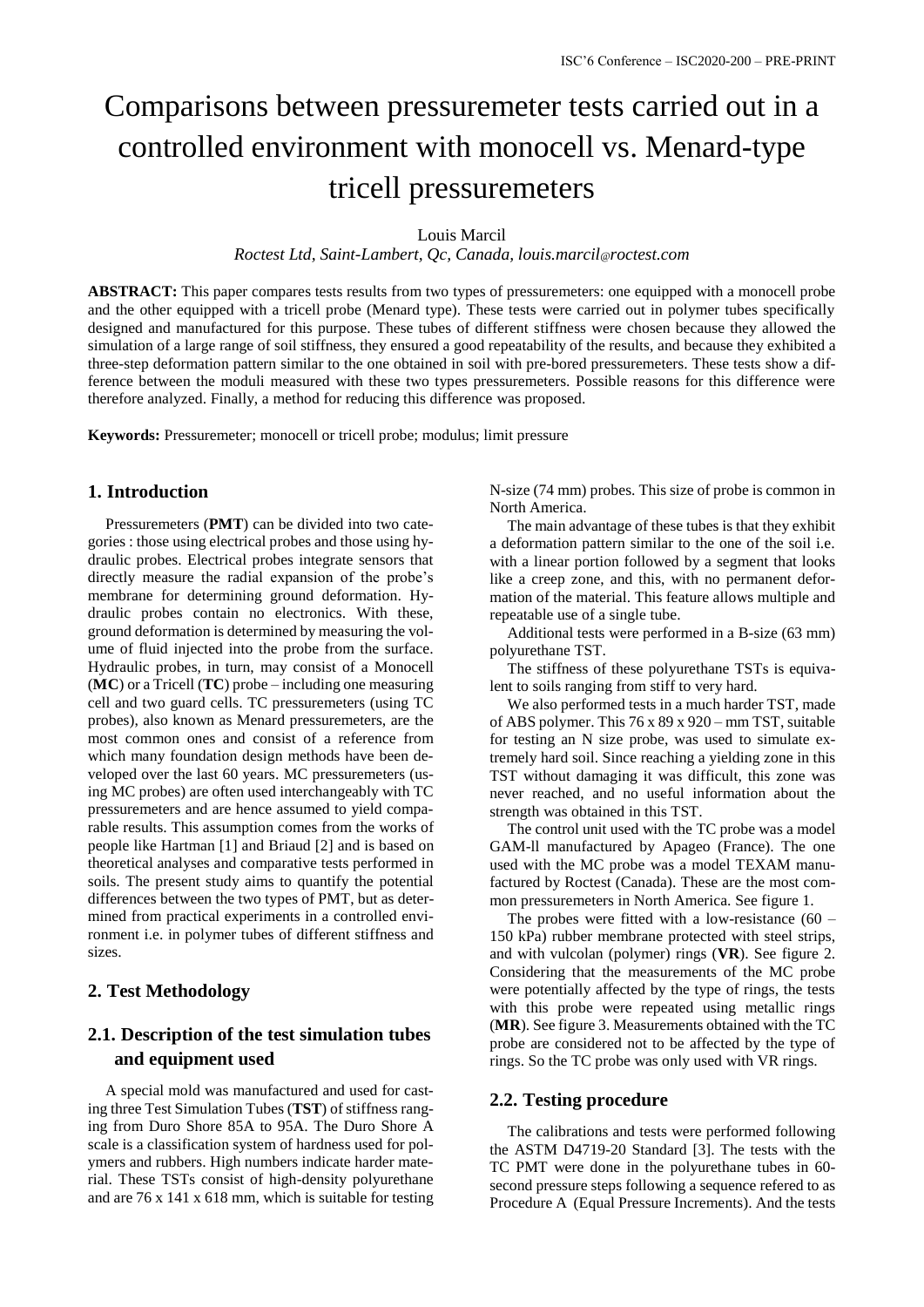performed with the MC PMT were done in 15-second volume steps of  $40 \text{ cm}^3$ , according to Procedure B (Equal Volume Increments). These loading sequences were chosen because they are the ones usually followed with these types of PMT, respectively. One exception: considering the very high stiffness of the ABS TST, it was decided to always follow Procedure A in that material for obtaining a better definition of the curve. No unload-reload cycles were performed. Tests were done at 21 degrees Celsius. Only the PMT moduli of the first loading (**E**) and limit pressures (**Pl**), as defined in D4719-20, were used for comparison purposes. E and Pl are indicators of stiffness and strength, respectively.



**Figure 1.** Equipment used: TC and MC PMT, N-size probe, steel calibration tube, and polymer TSTs



**Figure 2.** MC probe with VR rings



**Figure 3.** MC probe with MR rings

The data were reduced using the Texam Companion [4] and Pressio Companion [5] spreadsheets according to the methods described in the D4719-20. Pl was estimated using the reciprocal method i.e. the Pressure vs. 1/Volume method as defined in D4719-20. The volume correction factor 'a', representing the slope of the volume loss calibration curve, was selected in a very conservative way i.e. between 3000 and 6000 kPa.

The tests were repeated at least three times for each combination of control unit / probe / TST. This allowed assessing the repeatability of the TST and testing equipment, which proved to be within +/-2%. Typical test results are shown at figure 4. It can be noted that the polyurethane tubes properly reproduce a soil's response, except that apparent yielding is more gradual.

#### **3. Test results**

#### **3.1. Tests with N-size (74 mm) probes**

The test results obtained with the N-size probes are summarized on table 1. No tests were done with the MC-MR probe in the Shore 90A TST because this one was not available at the time of testing.



**Figure 4.** Typical test results in the Shore 90A TST obtained with N-size MC and TC Menard-type pressuremeters

The main observations we can make from these tests are : that there is a systematic difference between the moduli measured with the MC and the TC probes, and that this difference varies directly with the stiffness of the TST. More specific observations are presented below.

The MC-VR probe gives moduli lower than those obtained with the TC probe. This difference increases directly with the stiffness of the TST, from -13% to - 19.9%.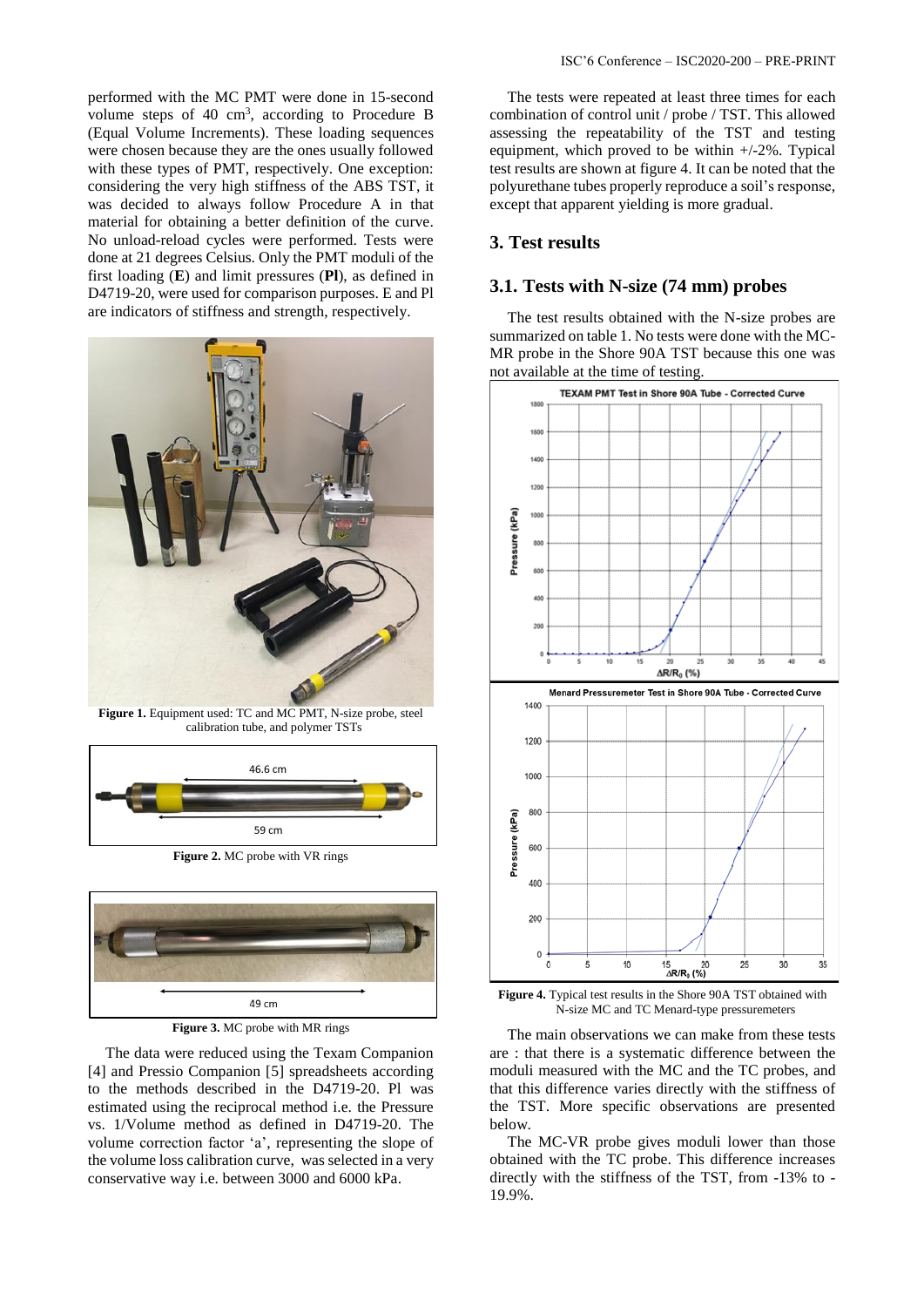The MC-MR probe gives moduli higher than those obtained with the MC-VR probes. This difference decreases gradually with the increasing stiffness of the TST, from +30.8% to +23.6%.

Regarding the Pl measurements, we see that the differences are small (+/-10% or less), and that they are not clearly correlated with TST stiffness. Thus, no significant differences in Pl were found between MC and TC probes. However, considering the difference between failure modes of soil and polyurethane, caution should be used before concluding that TC and MC pressumeters produce equivalent values of Pl.

| <b>Table 1.</b> Typical test results with N-size probes |           |           |       |             |             |                |             |  |
|---------------------------------------------------------|-----------|-----------|-------|-------------|-------------|----------------|-------------|--|
| TST                                                     | PMT Type  | Rings     | E     |             | P1          |                |             |  |
|                                                         |           |           | (MPa) | Diff $(\%)$ | Diff $(\%)$ | (MPa)          | Diff $(\%)$ |  |
|                                                         |           |           |       | MC vs TC    | MC-MR/VR    |                | MC vs TC    |  |
| Shore 85A                                               | TC        | <b>VR</b> | 12.3  |             |             | 1.9            |             |  |
|                                                         | MC        | VR        | 10.7  | $-13.0$     |             | 1.94           | $+2.1$      |  |
|                                                         |           | <b>MR</b> | 14.0  | $+13.8$     | $+30.8$     | $\overline{2}$ | $+5.3$      |  |
| Shore 90A                                               | TC        | VR        | 17.0  |             |             | 2.39           |             |  |
|                                                         | MC        | VR        | 14.5  | $-14.7$     |             | 2.49           | $+4.2$      |  |
|                                                         |           | n.a.      | n.a.  | n.a.        | n.a.        | n.a.           | n.a.        |  |
| Shore 95A                                               | TC        | VR        | 44.0  |             |             | 5.38           |             |  |
|                                                         | <b>MC</b> | VR        | 35.7  | $-18.9$     |             | 4.96           | $-7.8$      |  |
|                                                         |           | MR        | 45.3  | $+2.9$      | $+26.9$     | 4.84           | $-10$       |  |
| <b>ABS</b>                                              | TC        | VR        | 136.9 |             |             | n.a.           |             |  |
|                                                         | MC        | VR        | 109.7 | $-19.9$     |             | n.a.           | n.a.        |  |
|                                                         |           | <b>MR</b> | 135.6 | $-0.1$      | $+23.6$     | n.a.           | n.a.        |  |

TST : Test Simulation Tube / TC : Tricell / MC : Monocell / VR : Vulcolan rings / MR : Metal rings

#### **3.2. Tests with B-size (58 mm) probes**

A few tests were also run using B-size probes. Those tests were done with MC-VR and TC probes put in a 63x155x500-mm, Shore 90A, polyurethane TST. The test results are similar to those obtained with the N-size probes in that : no significant difference was found between limit pressures, while the modulus obtained with the MC-VR probe was lower than the one obtained with the TC probe. In fact, the difference in moduli was greater between B probes than between the N probes, i.e. about 30% instead of 15%. We have not investigated to find out the reason for this difference. But it might come from the difference in the length / diameter ratio between the two MC-VR probes, which is 6.6 for the N probe (46 cm / 7 cm), but only 5.7 for the B probe (33 cm / 5.8 cm).

# **4. Factors that might explain the difference in moduli**

Various elements might explain the difference between the E values obtained with the MC and the TC probes. Four elements were identified and analysed below.

#### **4.1. Variations in the loading sequence**

The tests performed with the TC probes are always pressure-controlled (i.e. with equal steps of pressure).

Those performed with the MC probes are generally volume-controlled (i.e. with equal steps of volume). In order to evaluate the potential effect of this difference, tests with the MC probes were repeated following equal steps of pressure. No significant differences were observed. Considering that and the results from previous tests [6], it would seem that this element has no significant effect on the results.

The duration of each test was approximately 10 minutes.

#### **4.2. Data reduction method**

The method used for reducing the data was identical with both pressuremeters. Only the ranges over which E and 'a' (the deformation factor of the equipment) were measured, varied slightly. Verifications and modifications of these ranges were made. No significant impact that would explain the differences in the moduli were found.

# **4.3. Length relationship between the probes and the TST**

The length ratios of the TST versus the TC probe (including the guard cells) are different from those between the TST and the MC probes. In order to see if this could affect the results, a few tests were repeated in ABS TSTs of different lengths. No significant differences were found.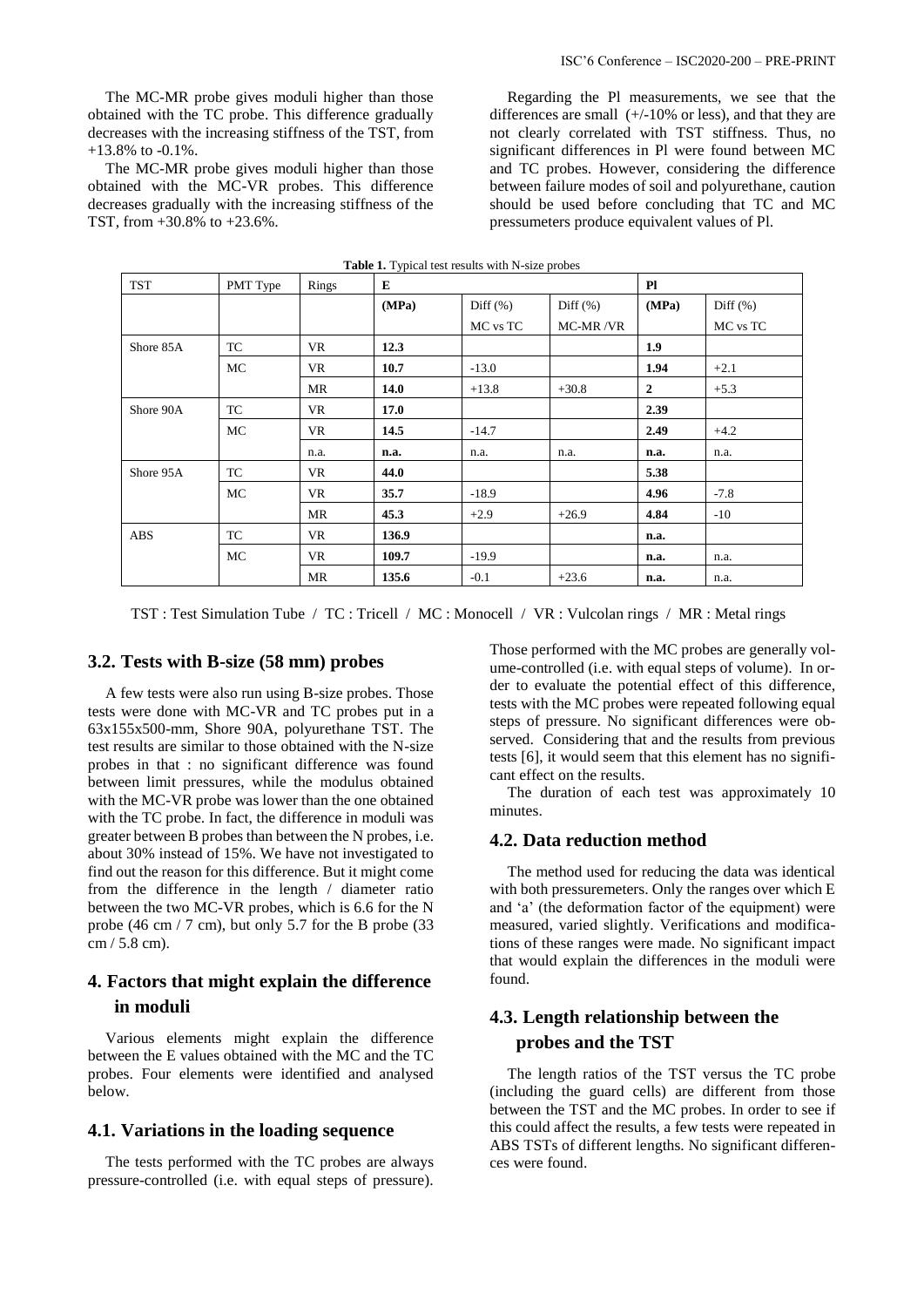### **4.4. End effects of the probe**

The change in length of the measuring cell during the test was analysed in order to evaluate the end effects of the probe. It is assumed that this change occurs only with the MC probe, not with the TC probe because of the guard cells on this one, which were designed for preventing that. Therefore, only the longitudinal change of the measuring cell of the MC probe was measured. This was done with an N probe fitted with VR rings, and then repeated with the same probe but assembled with MR rings.

The assumption that the measuring cell expands radially in a uniform way all along its length would mean that the contact length (**CL**) between the TST (or the soil) and the membrane remains constant throughout the test. We therefore measured the evolution of CL during pressurization of the probe. The procedure described below was followed.

## **4.4.1. Testing methodology and results**

The N probe was put in the 76-mm inner diameter steel pipe and gradually pressurized. The location of the last point of contact between the membrane and the steel pipe was estimated at each pressure step using a thin curved steel strip as shown on Figure 5. The averages of three readings, spaced 120 degrees at the periphery of the probe, were used for evaluating CL.

Then, we compared CL to **L0**, which is the theoretical length of the measuring cell. L0 is used for evaluating the volume of the probe, which in turn is used for calculating the modulus E. L0 was originally set by the manufacturer at 46 cm for the VR probe, and at 49 cm for the MR probe [7].

The results are shown in table 2 and figure 6.



**Figure 5.** Measuring CL with a steel strip

**Table 2.** Measurements of contact lengths

| MC-VR probe        |                  |                  |                |            |  |  |  |  |  |
|--------------------|------------------|------------------|----------------|------------|--|--|--|--|--|
| Vol                | P                | CL               | L <sub>0</sub> | Diff L0/CL |  |  |  |  |  |
| (cm <sup>3</sup> ) | (kPa)            | (cm)             | (cm)           | $(\% )$    |  |  |  |  |  |
| $\overline{0}$     | $\overline{0}$   | 0                |                |            |  |  |  |  |  |
| 205                | 100              | 45.3             | 46             | $+1.4$     |  |  |  |  |  |
| 278                | 200              | 50.7             |                | $-10.2$    |  |  |  |  |  |
| 294                | 400              | 51.5             |                | $-11.9$    |  |  |  |  |  |
| 306                | 600              | 52.8             |                | $-14.9$    |  |  |  |  |  |
| 314                | 800              | 55               |                | -19.5      |  |  |  |  |  |
| 320                | 1000             | 56.7             |                | $-23.2$    |  |  |  |  |  |
| 331                | 2000             | 57.7             |                | $-25.4$    |  |  |  |  |  |
| 339                | 3000             | 57.9             |                | $-25.9$    |  |  |  |  |  |
| 347                | 4000             | 58.3             |                | $-26.8$    |  |  |  |  |  |
| 351                | 5000             | 58.4             |                | $-26.9$    |  |  |  |  |  |
| 356                | 6000             | 58.4             |                | $-27.0$    |  |  |  |  |  |
| 366                | 8000             | 58.6             |                | $-27.4$    |  |  |  |  |  |
| 373                | 10000            | 58.6             |                | $-27.4$    |  |  |  |  |  |
|                    | MC-MR probe      |                  |                |            |  |  |  |  |  |
|                    |                  |                  |                |            |  |  |  |  |  |
| Vol                | P                | CL               | L <sub>0</sub> | Diff L0/CL |  |  |  |  |  |
| (cm <sup>3</sup> ) | (kPa)            | (cm)             | (cm)           | $(\%)$     |  |  |  |  |  |
| $\overline{0}$     | $\boldsymbol{0}$ | $\boldsymbol{0}$ |                |            |  |  |  |  |  |
| 225                | 100              | 42.8             | 49             | $+12.6$    |  |  |  |  |  |
| 255                | 200              | 44.8             |                | $+8.5$     |  |  |  |  |  |
| 275                | 400              | 46.7             |                | $+4.8$     |  |  |  |  |  |
| 283                | 600              | 47.5             |                | $+3.1$     |  |  |  |  |  |
| 287                | 800              | 47.8             |                | $+2.4$     |  |  |  |  |  |
| 291                | 1000             | 48.3             |                | $+1.5$     |  |  |  |  |  |
| 300                | 2000             | 48.4             |                | $+1.2$     |  |  |  |  |  |
| 306                | 3000             | 48.5             |                | $+1.0$     |  |  |  |  |  |
| 312                | 4000             | 48.5             |                | $+1.0$     |  |  |  |  |  |
| 318                | 5000             | 48.5             |                | $+1.1$     |  |  |  |  |  |
| 322                | 6000             | 48.5             |                | $+1.1$     |  |  |  |  |  |
| 331                | 8000             | 48.5             |                | $+1.0$     |  |  |  |  |  |
| 339                | 10000            | 48.6             |                | $+0.8$     |  |  |  |  |  |
| 4000               |                  |                  |                |            |  |  |  |  |  |



**Figure 6.** Evolution of CL versus L0 for MC - VR / MR probes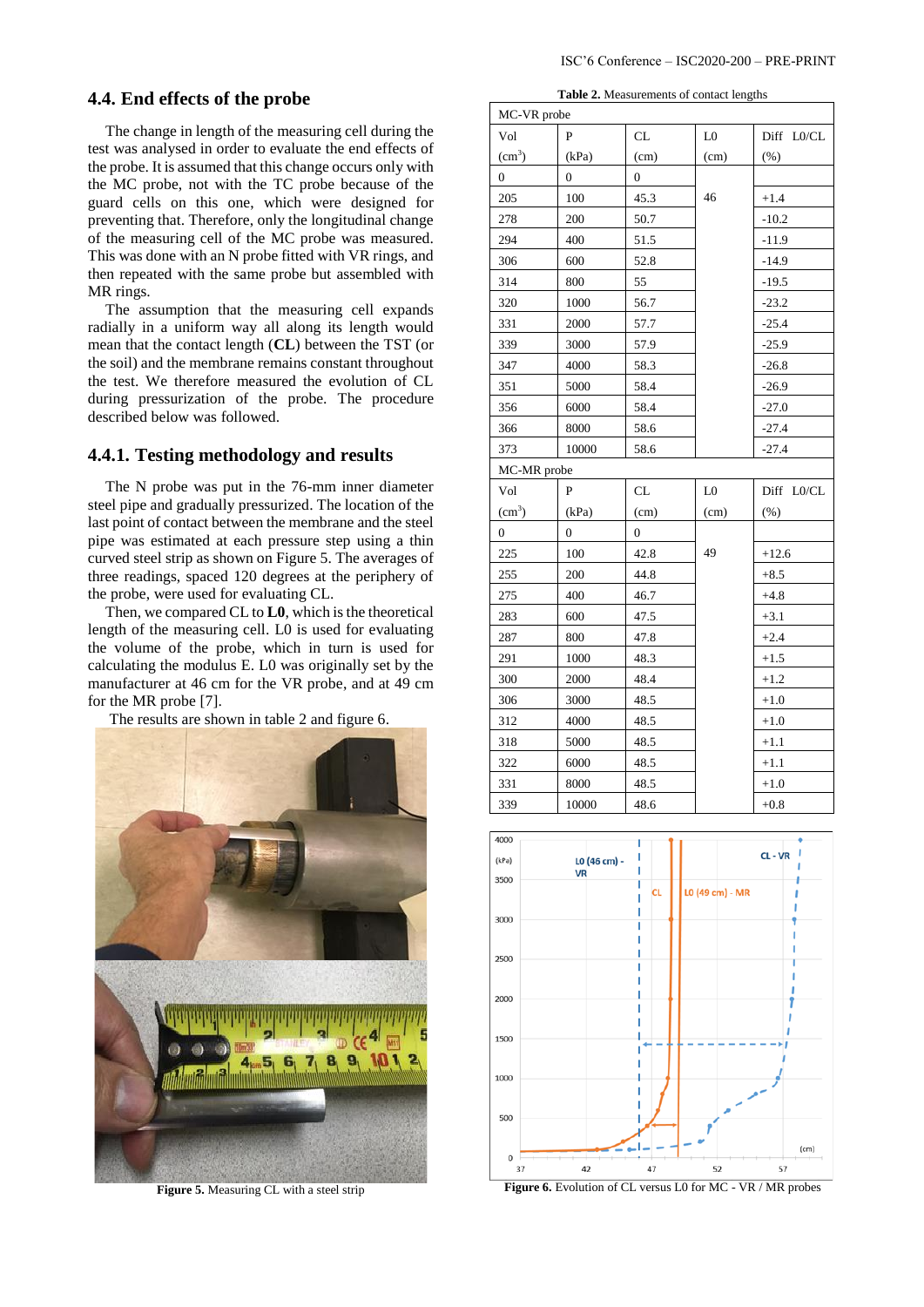## **4.4.2. Evaluation of results**

Three main observations were made.

First, we see that, for both types of probes, CL increases as the probe is being pressurized. This is not surprising considering that because of the gap between the TST and the probe, the unconfined ends of the latter are free to expand longitudinally.

Second, we see that CL becomes more stable over 2000 kPa, which means that the elongation of the membrane slows down significantly at this point. This may be due to the steel strips covering the rubber membrane. These steel strips are glued to the flexible membrane in such a way that they allow radial expansion of the rubber membrane, while limiting its longitudinal elongation.

Third, we note that the difference between L0 and CL, and the difference between the moduli E obtained with the MC and TC probes, evolve in a very similar way.

More specifically, we see that for the MC-VR probe, the difference between L0 and the CL increases from - 10.2% to -25.4% between 200 kPa and 2000 kPa (see Table 2). This evolution is similar to the difference between the E measured with the MC-VR and the TC probes, which gradually increases with the stiffness of the TSTs from -13% to -19.9% (see Table 1).

We also observe such similarity with the MC-MR probe i.e. we see that the difference between L0 and CL decreases from +8.5% to +1.2% between 200 kPa and 2000 kPa. This evolution is similar to the difference between the E obtained with the MC-MR and the TC probes, which gradually decreases with the stiffness of the TSTs from +13.8% to -0.1%.

Considering the foregoing, it would seem that the difference in E between the two types of pressuremeters would be explained to a large extent by the discrepancy that was observed, for the MC PMT, between CL and L0. It would also appear that this difference comes from the fact that the value of Lo was not initially set in a fully representative manner, and from the fact that CL does not remain constant as the probe is pressurized.

## **5. Modification of L0**

The test results above suggest that L0 was originally set too low for the MC-VR probe, and too high for the MC-MR probe. If L0 is increased from 46 to 51 cm (+10.9%) for the VR probe, and reduced from 49 to 45 cm (-8.2%) for the MR probe, the difference in the moduli between the MC and TC probes would be reduced as shown on table 3 and figure 7. These suggested values of L0 correspond to CL measured with the probe pressurized at 200 kPa in a 76-mm steel tube.

# **6. Evaluation of the effects of the stiffness and inner diameter of the TST**

Some tests were also undertaken to give an overview of the effects of the stiffness and inner diameter of the TST over CL. These tests consisted in gradually pressurizing the probe and measuring CL in a 76-mm steel tube, a 76-mm polymer (Shore 85A) tube, and in a 82.5-mm steel tube. The results of these tests, presented in the figure 8, show that CL does not appear to be significantly affected by the stiffness of the TST. However, it would more affected by the inner diameter of the tube : CL is 3% smaller on average in the 82.5 mm steel tube compared to CL measured in the 76-mm steel tube. These comparisons were done between 200 and 1100 kPa.

| <b>TST</b> | PMT Type  | Rings     | E 1 (with current L0 values) |              |              | E 2 (with adjusted L0 values) |                 |              |
|------------|-----------|-----------|------------------------------|--------------|--------------|-------------------------------|-----------------|--------------|
|            |           |           | (MPa)                        | Diff $(\% )$ | Diff $(\% )$ | (MPa)                         | Diff $(\% )$    | Diff $(\% )$ |
|            |           |           |                              | MC vs TC     | MC-MR/VR     |                               | <b>MC</b> vs TC | MC-MR/VR     |
| Shore 85A  | TC        | <b>VR</b> | 12.3                         |              |              | 12.3                          |                 |              |
|            | <b>MC</b> | <b>VR</b> | 10.7                         | $-13.0$      |              | 11.8                          | $-4.1$          |              |
|            |           | MR        | 14.0                         | $+13.8$      | $+30.1$      | 12.9                          | $+4.9$          | $+9.3$       |
| Shore 90A  | TC        | VR        | 17.0                         |              |              | 17.0                          |                 |              |
|            | <b>MC</b> | <b>VR</b> | 14.5                         | $-14.7$      |              | 16                            | $-5.9$          |              |
|            |           | n.a.      | n.a.                         | n.a.         | n.a.         | n.a.                          | n.a.            | n.a.         |
| Shore 95A  | TC        | <b>VR</b> | 44.0                         |              |              | 44.0                          |                 |              |
|            | <b>MC</b> | <b>VR</b> | 35.7                         | $-18.9$      |              | 39.3                          | $-10.7$         |              |
|            |           | <b>MR</b> | 45.3                         | $+2.9$       | $+26.9$      | 41.9                          | $-4.8$          | $+6.6$       |
| <b>ABS</b> | TC        | <b>VR</b> | 136.9                        |              |              | 136.9                         |                 |              |
|            | <b>MC</b> | <b>VR</b> | 109.7                        | $-19.9$      |              | 120.7                         | $-11.8$         |              |
|            |           | <b>MR</b> | 135.6                        | $-0.1$       | $+23.6$      | 125.0                         | $-8.7$          | $+3.6$       |

**Table 3.** Effects over E of L0 adjustment

E 1 : Moduli with L0 currently set at 46 cm for the MC-VR and at 49 cm for the MC-MR

E 2 : Moduli with L0 adjusted at 51 cm for the MC-VR and at 45 cm for the MC-MR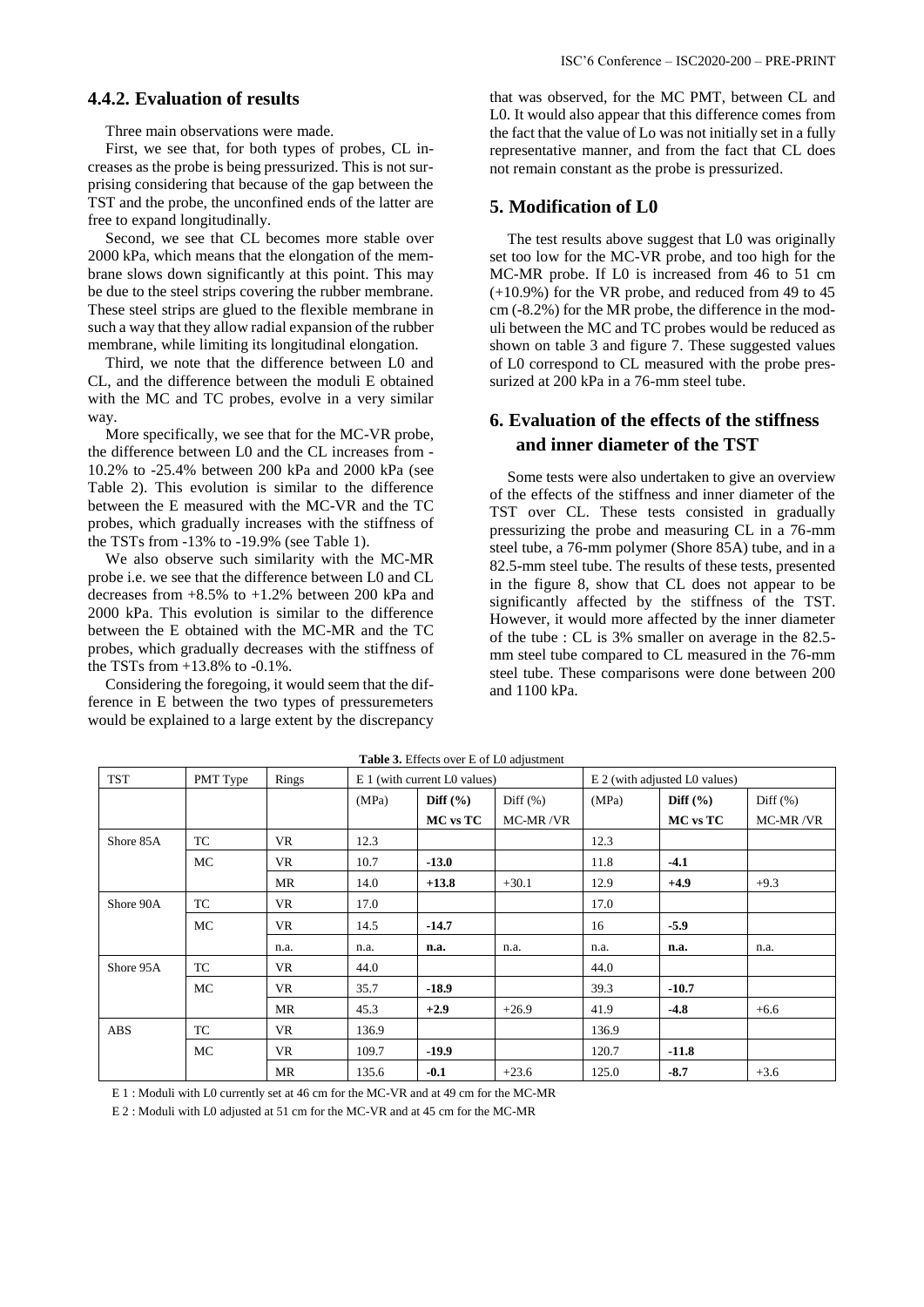

**Figure 7.** Difference in % between E obtained with MC vs TC probes before (E 1) and after (E 2) adjustment of L0



#### **7. Conclusions**

This study compares the results between monocell and tricell pressuremeters based on tests performed in a controlled environment (polymer tubes). The following conclusions were drawn from these tests.

First, no significant differences were found regarding the limit pressures. However, considering the differences between the failure modes of soil and polyurethane, caution must be used. We recommend validating these results with additional tests.

Second, there is a systematic difference in the moduli. This difference varies with the stiffness of the tested material. The stiffer the material is, the smaller the modulus produced with the monocell PMT is when compared to the tricell PMT, as indicated by the decreasing trend of all the curves of figure 7.

Third, the difference in moduli appears directly correlated with the difference between CL (the contact length between the membrane and the tube) and L0 (the membrane's length used for calculating E).

Fourth, this difference varies with the probe configuration. Thus, the monocell PMT fitted with polymer rings systematically gives moduli lower than those obtained with the tricell PMT (-16.6% in average). And the monocell probe fitted with metal rings gives moduli higher than those obtained with the tricell PMT (+5.5% in average).

These differences can significantly be reduced by adjusting L0 in order to better match CL. Using values that equal to CL measured at 200 kPa in a 76.2-mm steel tube would reduce the above differences to -8.1% and - 2.9% respectively (table 3).

The above results apply for N probes fitted with a rubber membrane protected with steel strips, used in 76.2-mm tubes, and tested in stiff to very hard material (with E ranging from 12 to 140 MPa).

Additional tests were performed to estimate the effects of the stiffness and of the inner diameter of the test simulation tube. These tests have shown that CL would not be affected significantly by the stiffness variation of the TST but slightly more by its inner diameter.

It would be useful to validate and supplement the above results by conducting additional tests in softer simulation tubes, using other types of membranes, and ultimately in different types of soils.